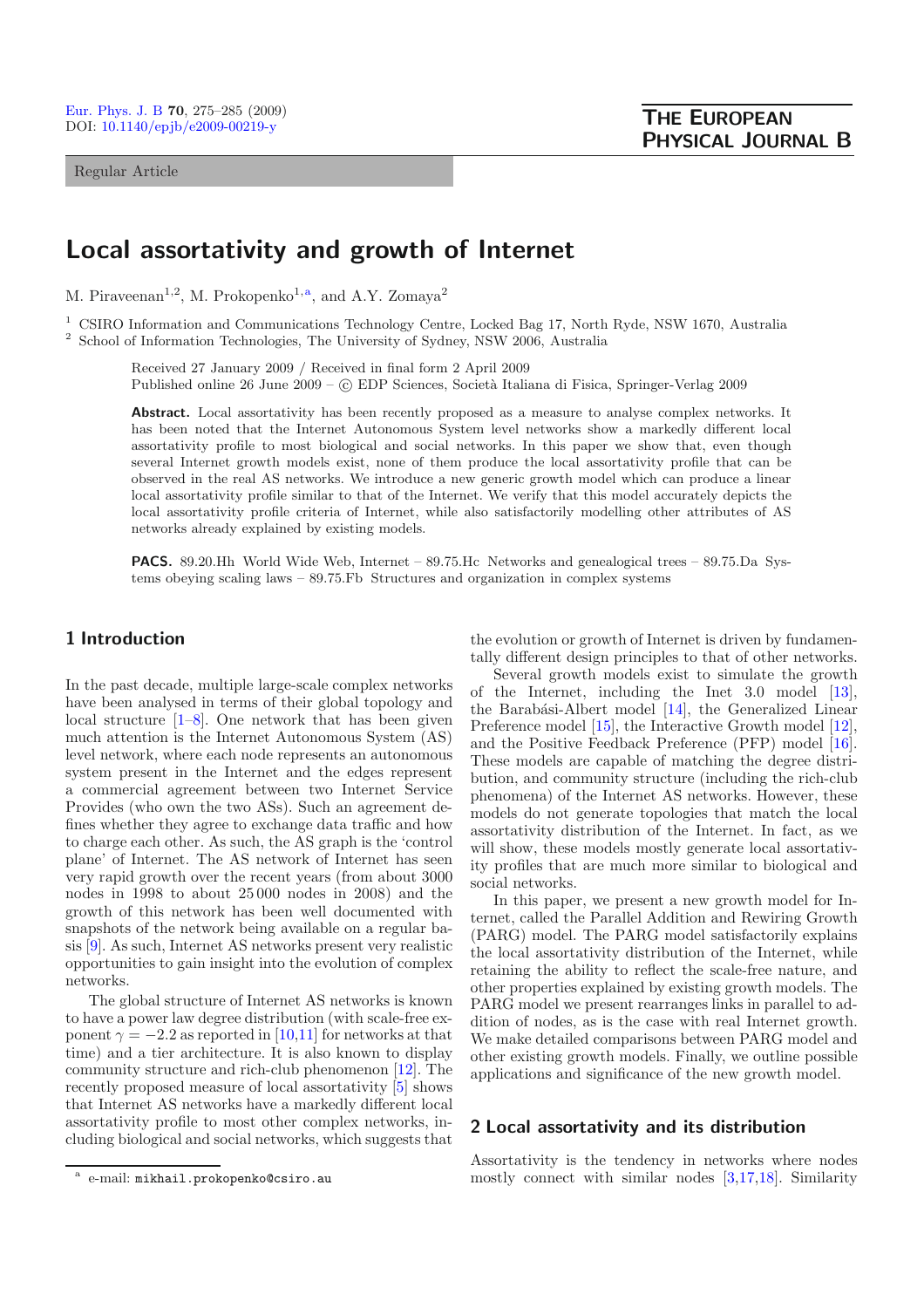is typically defined in degrees. Naturally occurring networks display various levels of assortative or disassortative mixing. Formally, the assortativity  $r$  of a network is a correlation coefficient which is defined in terms of the networks degree distribution  $p(k)$ , its remaining degree distribution  $q(k)$ , and its link distribution  $e_{j,k}$ . The degree distribution  $p(k)$  is a probabilistic distribution of encountering a node with a given number of links. The remaining degree distribution  $q(k)$  is a related concept where the remaining degree means the number of 'remaining links' of a node that one sees when one travels along a randomly chosen link toward the node. It can be shown that compared to the degree distribution  $p$ , the remaining degree distribution  $q$  is biased toward higher degrees, and the relationship between the two distributions is given by

$$
q(k) = \frac{(k+1) p (k+1)}{\sum_{j} j p(j)}
$$
 (1)

where the sum is over all nodes  $1 \leq j \leq N$ .

Given  $q(k)$ , one can introduce the quantity  $e_{ik}$  as the joint probability distribution of the remaining degrees of the two nodes at either end of a randomly chosen link. Given these quantities, network assortativity is defined [\[3](#page-10-11)[,17](#page-10-12)[,18](#page-10-13)] as a correlation function which is zero for nonassortative mixing, and positive or negative for assortative or disassortative mixing, respectively. That is

$$
r = \frac{1}{\sigma_q^2} \left[ \sum_{jk} jk \left( e_{j,k} - q(j) q(k) \right) \right]
$$
 (2)

where  $\sigma_q$  is the standard deviation of the remaining degree distribution of the network,  $q(k)$ .

Assortativity for a network is a single quantity which is measured at the global level, and it does not explain how individual nodes contribute to network assortativity, or what is the distribution of such contributions. Local assortativity (local assortativeness) has been recently proposed as a measure [\[5\]](#page-10-6) which can be used to analyse assortative or disassortative tendencies at local level. Local assortativity, denoted by  $\rho$ , has been defined as an individual node's (direct) contribution to the network assortativity. It has been shown by Piraveenan et al. [\[5\]](#page-10-6) that local assortativity of a node with degree  $(j + 1)$  is given by

$$
\rho = \frac{(j+1)\left(j\overline{k} - \mu_q^2\right)}{2M\sigma_q^2} \tag{3}
$$

where  $\overline{k}$  is the average remaining degree of the node's neighbours, M is the number of links in the network,  $\mu_q$ and  $\sigma_a$  are the mean and standard deviation of the remaining degree distribution of the network,  $q(k)$ , respectively. It follows that the network assortativity  $r$  is given by

$$
r = \sum_{i=1}^{N} \rho_i \tag{4}
$$

where N is the number of nodes in the network.

<span id="page-1-0"></span>

**Fig. 1.** (Color online) Local assortativity distribution of Internet at the AS level, in year 1998.

Since local assortativity is a property of a node, it is possible to construct local assortativity distributions for a given network, plotting local assortativity values against degrees. Since nodes with the same degree can have various local assortativity values, one can represent the average local assortativity value for all nodes with a given degree k, denoting this value as  $\overline{\rho}(k)$ . Then it follows from the previous equation that the network assortativity of a network can also be given by

$$
r = N \sum_{k} p(k) \overline{\rho}(k)
$$
 (5)

where  $p(k)$  represents the degree distribution of the network. The average local assortativity distribution,  $\overline{\rho}(k)$ over degree k can now be constructed and analysed for complex networks.

## **3 Local assortativity distributions of Internet at the AS level**

It has been observed that local assortativity distributions of Internet, unlike most of other scale-free networks, are roughly linear functions: that is, average local assortativity of nodes with degree  $k$  is roughly linearly and negatively correlated with the node degree [\[5](#page-10-6)]. Furthermore, all nodes in Internet topology are locally disassortative as shown in Figures [1,](#page-1-0) [2,](#page-2-0) [3.](#page-2-1)

It should be noted that most other real world networks display a different kind of local assortativity profiles. Specifically, the hubs in these networks are locally assortative, even if the network is overall disassortative. Some examples from biological and social networks are given in Figures [4,](#page-2-2) [5,](#page-2-3) [6,](#page-2-4) [7.](#page-2-5) It can be noted that all of these networks, as well as the Internet are scale-free networks and are globally disassortative (the network assortativity is a negative value, between  $r = -0.1$  and  $r = -0.4$ ).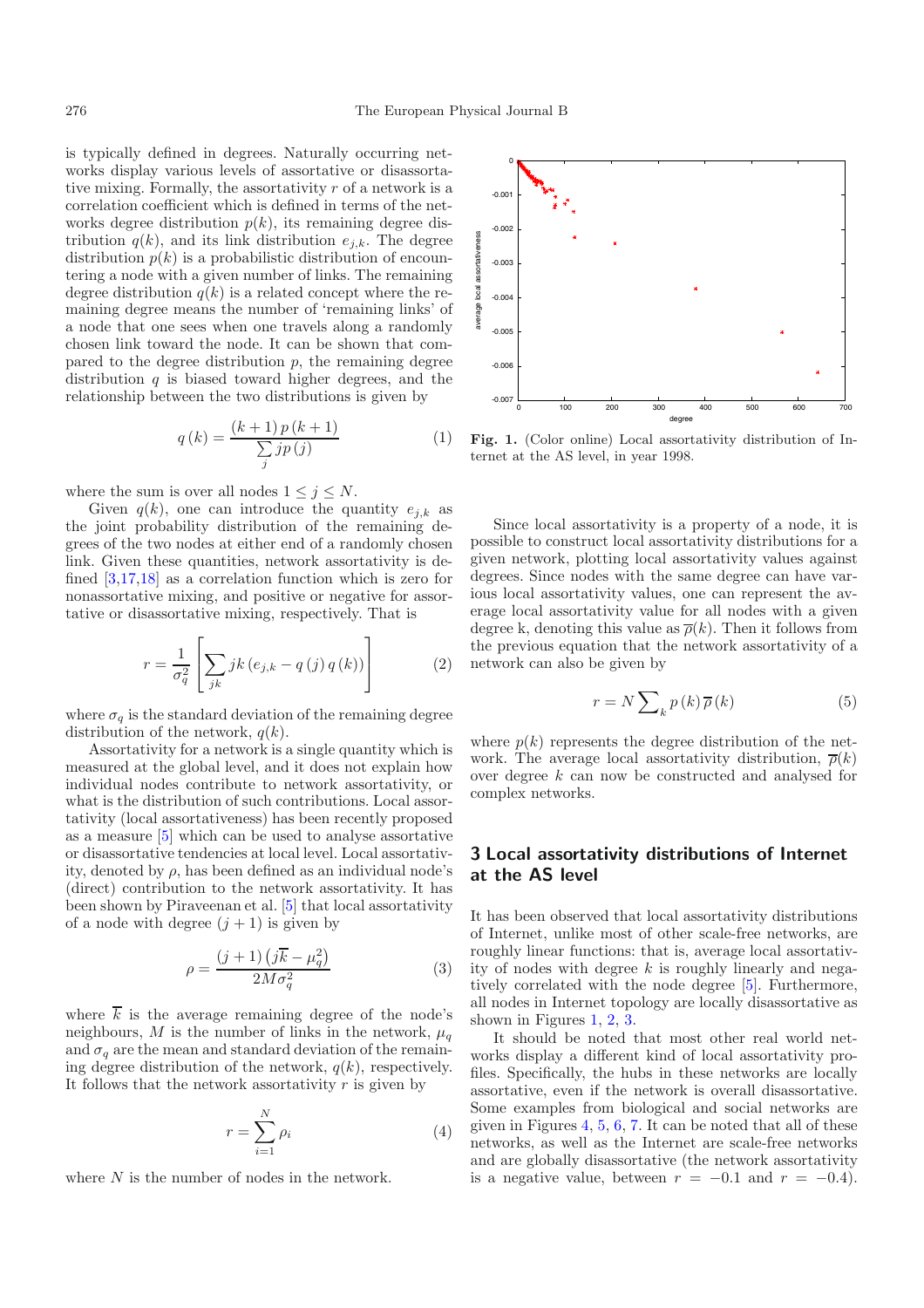<span id="page-2-0"></span>

**Fig. 2.** (Color online) Local assortativity distribution of Internet at the AS level, in 2007, December.

<span id="page-2-1"></span>

**Fig. 3.** (Color online) Local assortativity distribution of Internet at the AS level, in 2008, August.

<span id="page-2-2"></span>

**Fig. 4.** (Color online) Local assortativity distribution of H. Sapien (human) Protein Protein Interaction network – data source: [\[19\]](#page-10-14).

<span id="page-2-3"></span>

**Fig. 5.** (Color online) Local assortativity distribution of H. Sapien (human) Gene Regulatory network – data source: [\[20\]](#page-10-15).

<span id="page-2-4"></span>

**Fig. 6.** (Color online) Local assortativity distribution of CA1 canonical signalling network (A canonical signalling network is not organism specific – data source:  $[21]$ ).

<span id="page-2-5"></span>

**Fig. 7.** (Color online) Local assortativity distribution of Citations networks: Scientometrics (stars), Small & Griffith and Descendants (squares). Reproduced from [\[5](#page-10-6)].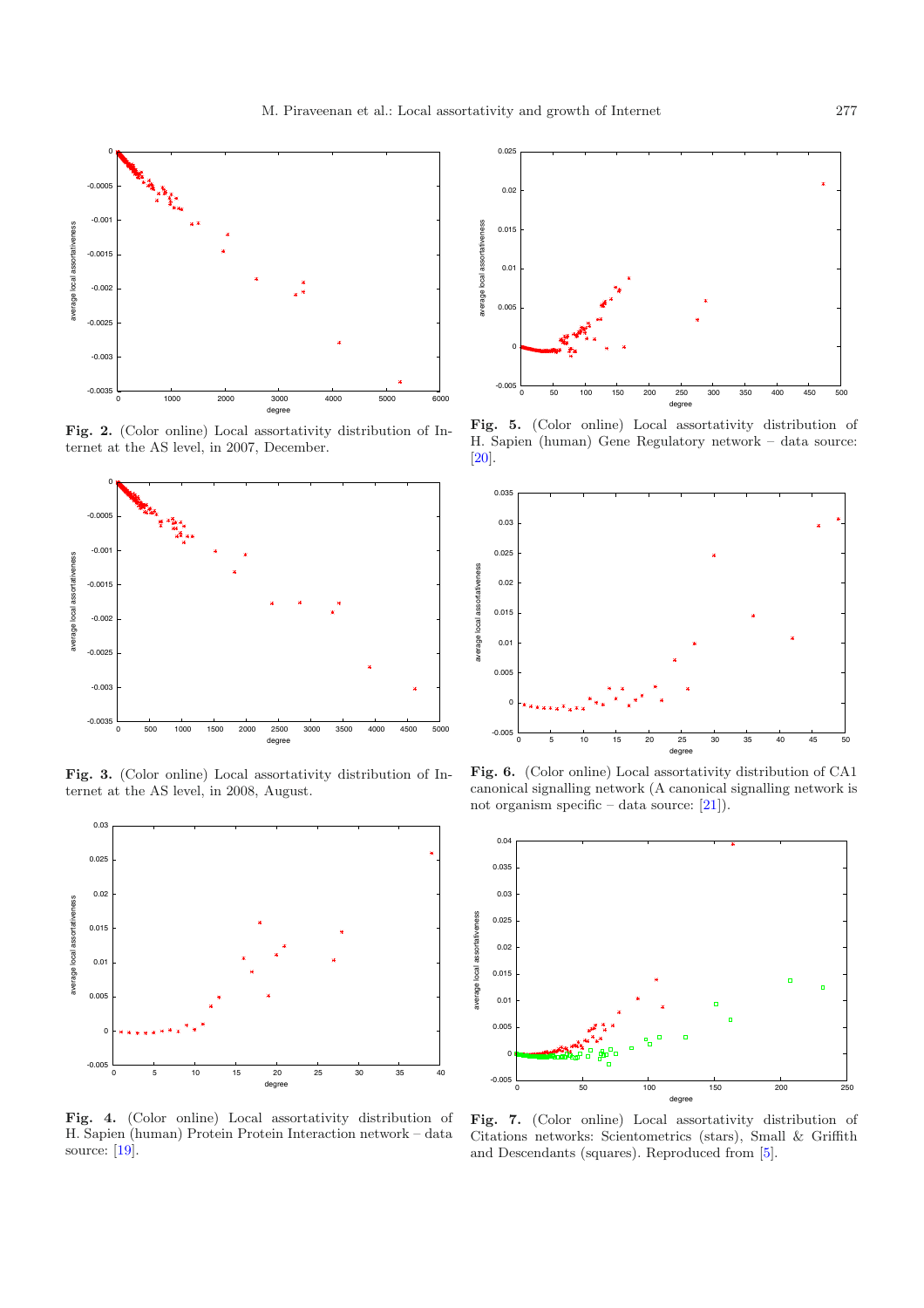Therefore, we contend that the local assortativity distributions can be used to identify two classes of disassortative real world networks: (i) those that have assortative hubs and non-linear local assortativity profiles, and (ii) those that have disassortative hubs and linear local assortativity profiles. Most real world networks fall in the first category, whereas Internet seem to fall in the second category. This may mean that Internet growth is driven by fundamentally different design principles to other complex networks. This assertion brings us to the topic of growth models for Internet, which we can use to simulate the evolution of Internet over the years.

A number of growth models exist to simulate the growth of Internet [\[12](#page-10-5)], and most of these models are developed specifically to model Internet. Some of the most prominent models are Inet  $3.0$  model  $[13]$ , the Barabási-Albert model [\[14](#page-10-8)], the Generalized Linear Preference model [\[15\]](#page-10-9), a the Interactive Growth model [\[12](#page-10-5)], and the Positive Feedback Preference Model [\[16](#page-10-10)]. Let us briefly overview these existing models.

### **3.1 Inet 3.0 model**

The Inet 3.0 model [\[13\]](#page-10-7) is capable of matching the degree distributions of real AS Graphs. Given the degree distribution of the AS network that it needs to model, the Inet 3.0 mechanism assigns degrees to the given number of nodes to match the desired degree distribution, then connects these nodes using a three step process. Nodes are connected to other nodes with 'free' degrees using weighted linear preference. However, it has been noted that the model typically generates 25 percent less links than the real extended AS graphs [\[12](#page-10-5)].

#### **3.2 The Barabási-Albert (BA) model**

The BA model [\[14\]](#page-10-8) first explained how a power law degree distribution can arise from a growth model, by introducing preferential attachment of nodes along with growth. In the BA model, new nodes attach themselves preferentially to nodes which already have a higher number of links. That is, the probability of an existing node i with degree  $k_i$  to be selected is

$$
p_i = \frac{k_i}{\sum_j k_j}.\tag{6}
$$

The BA model has inspired many growth models that followed and has been used as a starting point in some of them [\[12](#page-10-5)[,15](#page-10-9)].

#### **3.3 The Generalized Linear Preference (GLP) model**

The GLP model  $[15]$  $[15]$  improves on the BA model by splitting the growth in two parts; (i) the addition of new nodes (ii) the addition of new links between existing nodes. starting with  $m_0$  nodes connected by  $m_0 - 1$  links, it performs one of the following operations at each time step. (i) with

probability p, m new links are added between nodes chosen preferentially, and (ii) with probability  $1 - p$ , one new node is added and connected to m existing nodes chosen preferentially. The probability of an existing node  $i$  with degree  $k_i$  to be selected is

$$
p_i = \frac{k_i - \beta}{\sum_j k_j - \beta} \tag{7}
$$

where  $\beta$  is a parameter, which when set to zero reduces the mechanism to exactly that of BA. Thus, it generalises the BA mechanism and matches the real AS graphs in degree distribution, clustering coefficient and path lengths.

#### **3.4 The Interactive Growth (IG) model**

The Interactive Growth model has been proposed recently [\[12\]](#page-10-5) to model the rich club phenomena in the real AS graphs. The model starts with a random graph of  $m_0$ nodes and the same number of links. At each time step (i) with 40 percent probability, a new node is connected to one host node and the host node is connected to two peer nodes (ii) with 60 percent probability, a new node is connected to two host nodes and one of the host nodes  $(randomly selected)$  is connected to one peer node<sup>[1](#page-3-0)</sup>. Thus three new links are added at each time step.

The IG model thus determines the link density a priori, without parameterising it. However, it has been argued that the model captures the degree distribution and link distribution of the real AS graphs [\[12](#page-10-5)]. In addition, the model is able to capture the rich-club phenomena [\[22](#page-10-17)[,23\]](#page-10-18). A rich-club is defined in terms of degree-based rank r of nodes, and the rich-club connectivity  $\varphi(r)$ . The degreebased rank denotes the rank of a given node when all nodes are ordered in terms of their degrees, highest first. This is then normalised by the total number of nodes. The rich-club connectivity is defined as the ratio of actual number of links over the maximum possible number of links between nodes with rank less than r. Thus, it is possible to calculate the rich-club connectivity distribution of a network,  $\varphi(r)$  over r. It has been shown that the IG model is able to very closely match the  $\varphi(r)$  over r distribution of real AS graphs [\[12](#page-10-5)].

#### <span id="page-3-0"></span>**3.5 The Positive Feedback Preference (PFP) model**

The PFP model is derived from the IG model [\[16\]](#page-10-10). It follows a similar mechanism, except that to select the host and peer nodes it uses a non-linear preference called Positive Feedback Preference. In PFP, the selection probability

<sup>1</sup> There is no difference in 'type' between host nodes and peer nodes. A node which acted as a host node during one node addition could be selected as a peer node during another node addition. Any node to which the incoming node is directly connected is called the 'host' node, and any node then selected to make additional links with the host node is called the 'peer' node.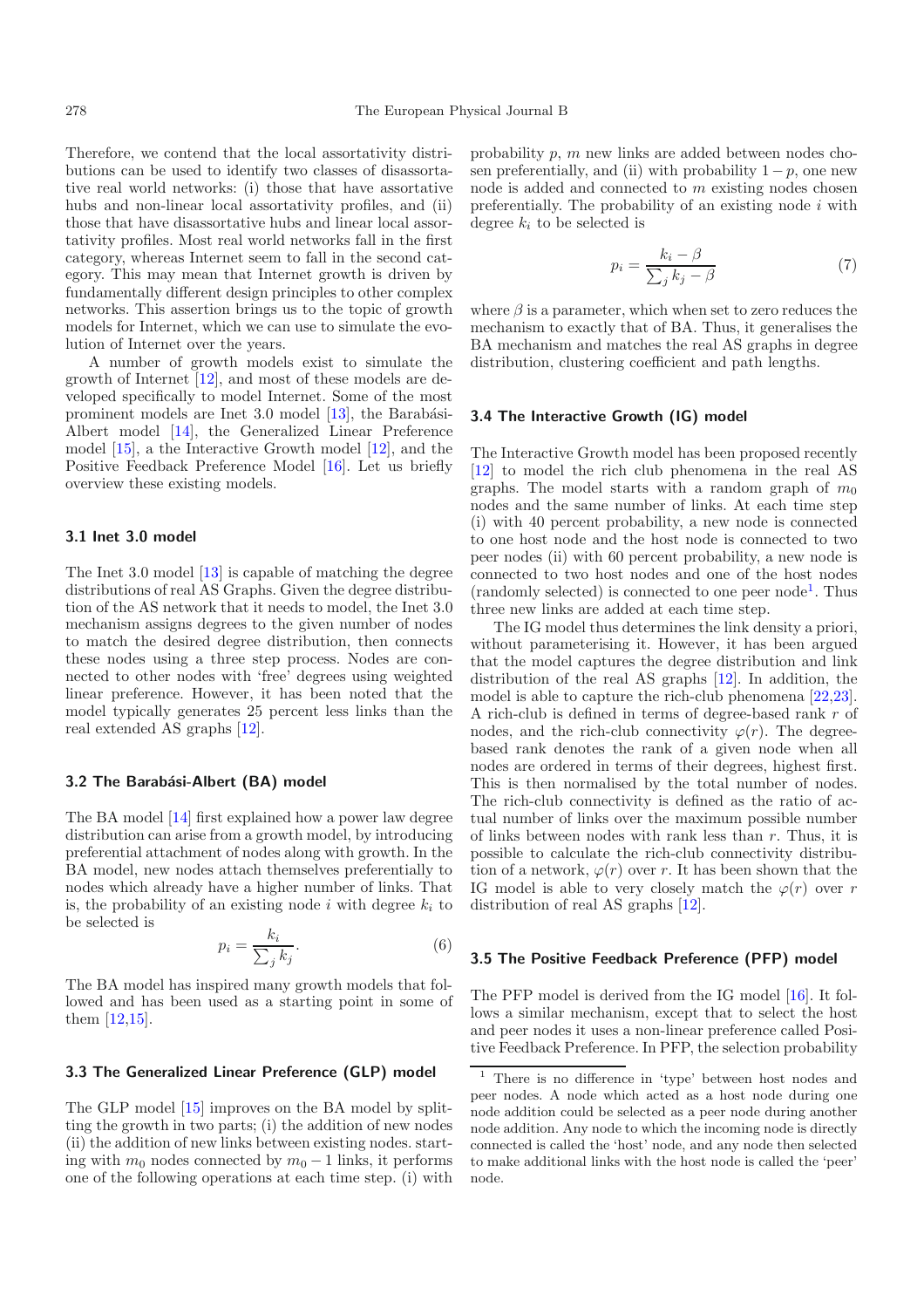of a node is determined by

$$
p_i = \frac{k_i^{1+\delta \log(k_i)}}{\sum_j k_j^{-1+\delta \log(k_j)}}
$$
\n(8)

where  $\delta$  is a parameter of the model, e.g.  $\delta = 0.021$ . The non-linear preference is utilized to achieve better similarity to the AS graph's attributes compared to the IG model, for example in terms of getting the appropriate maximum degree.

The PFP model compares favourably with almost all measurable attributes of the AS graph, including the rich club coefficients [\[16\]](#page-10-10).

# **4 Motivating the growth model: a network motif with linear local assortativity distribution**

The models reviewed in the previous section have been shown to model the degree distribution and community structure (in terms of rich-club connectivity) of the Internet reasonably well, as well as reasonably account for Internet's scale-free nature. However, these models have not been validated for Internet's local assortativity distributions.

Therefore, we used each of these models to grow networks and calculated the local assortativity distributions. We observed that these models fail to capture the local assortativity distribution of Internet. Specifically, these growth models (except the PFP model to some extent), along with the Erdös–Rényi random network model [\[1](#page-10-0)[,2](#page-10-19)[,24\]](#page-10-20), display a local assortativity profile where the hubs are assortative, as Figures [8,](#page-4-0) [9,](#page-4-1) [13,](#page-5-0) [14](#page-5-1) show. Such models each have a number of parameters, and we verified that changing these parameters do not affect the overall local assortativity profile. For example, Fig-ure [13](#page-5-0) show the Barabási-Albert model with the expected number of links per node  $(E_{link})$  changed. The network assortativity changes with this parameter; however, the local assortativity profile remains non-linear and the hubs remain assortative.

The PFP model to some extent is an exception, and we studied it in detail as it has been shown to be the best model around to model AS networks by some distance. The local assortativity profiles generated by PFP model are shown in Figures [10,](#page-4-2) [11,](#page-5-2) [12.](#page-5-3) As these figures shows, the PFP model is capable of producing local assortativity profiles with disassortative hubs, though it does so for values of  $\delta$  higher than the recommended  $\delta = 0.021$ . In any case, even for higher values of  $\delta$ , the profile is not perfectly linear or as evenly spread out as that of the AS networks is. Specifically for higher values of  $\delta$  which seem necessary to produce disassortative hubs, the profile seems punctuated, i.e there is a big 'gap' between the degrees of the biggest hub and other networks. This is not surprising given the nature of the positive feedback mechanism of the model, in which 'the rich not only get richer, but get disproportionally richer', as the authors of the model

<span id="page-4-0"></span>

**Fig. 8.** (Color online) Local assortativity distribution of a network grown with preferential attachment (The Barabási-Albert Model). The network size is that of Internet AS network in 1998.

<span id="page-4-1"></span>

**Fig. 9.** (Color online) Local assortativity distribution of a network grown using the Interactive Growth model proposed by [\[12](#page-10-5)]. The network size is that of Internet AS network in 1998.

<span id="page-4-2"></span>

**Fig. 10.** (Color online) Local assortativity profile of a network grown using the PFP model for  $\delta = 0.011$ .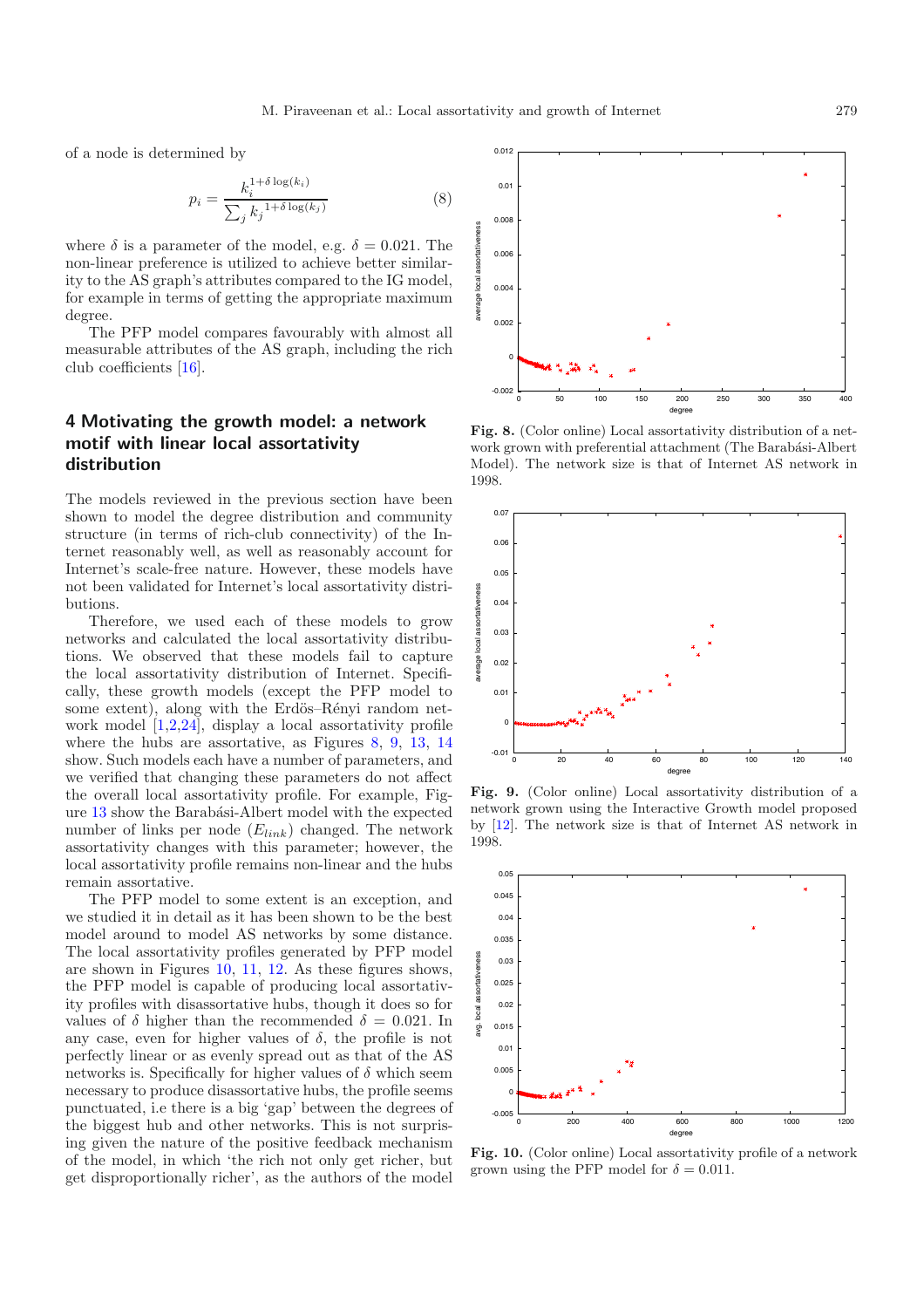<span id="page-5-2"></span>

**Fig. 11.** (Color online) Local assortativity profile of a network grown using the PFP model for  $\delta = 0.021$ .

<span id="page-5-3"></span>

**Fig. 12.** (Color online) Local assortativity profile of a network grown using the PFP model for  $\delta = 0.042$ .

point out [\[16](#page-10-10)], and that effect is even more pronounced for high  $\delta$ , which implies strong positive feedback. Therefore, while the PFP model overall is quite effective in modelling the AS networks, it produces a punctuated linear local assortativity profile.

Figures [1,](#page-1-0) [2,](#page-2-0) [3,](#page-2-1) [8,](#page-4-0) [9,](#page-4-1) [13,](#page-5-0) [14,](#page-5-1) [10,](#page-4-2) [11,](#page-5-2) [12](#page-5-3) illustrate that the existing models produce non-linear (or punctuated) local assortativity profiles, warranting a new growth model. Such a new model should capture not only the local assortativity distribution of Internet, but also the attributes already captured by the existing models – namely degree distributions and community structure. In this paper we present such a growth model, which we call the *Parallel Addition and Rewiring Growth* (PARG) model. The model is presented in the following section. Before presenting a step-by-step description of the model, we explain the motivation behind it.

To motivate the new growth model, it is important first to recognise a network motif which has the property of perfect linear local assortativity distribution, as well as being scale-free. Then a network can be constructed

<span id="page-5-0"></span>

**Fig. 13.** (Color online) Local assortativity distribution of networks grown with the Barabási-Albert model, with various parameters  $E_{link} = 0.5, 0.75, 1.0, 1.25, 1.5$  and 2.0. Note that the general shape of local assortativity profile remains non linear with assortative hubs.

<span id="page-5-1"></span>

**Fig. 14.** (Color online) Local assortativity distribution of a network grown as an Erdös-Rényi random graph. The network size is that of Internet AS network in 1998.

by connecting together such motifs or growing them in a scale-free manner.

Let us first note that a star motif has this property at a very elementary level [\[5\]](#page-10-6). A star motif can have nodes with only two different degrees, and all nodes are locally disassortative - the local assortativity distribution of a star motif is shown in Figure [15](#page-6-0) [\[5](#page-10-6)].

Clearly, if we consider a number of larger star motifs with varying maximum degrees as a network, the local assortativity distribution of the overall network would be negatively linear. However, these star motifs have to be interconnected to form a single network, without compromising the locally disassortative nature of the nodes. This can be accomplished if the hubs in the stars are connected to peripheral nodes in other stars, so that the links are disassortative in nature. The likelihood of hub-to-hub links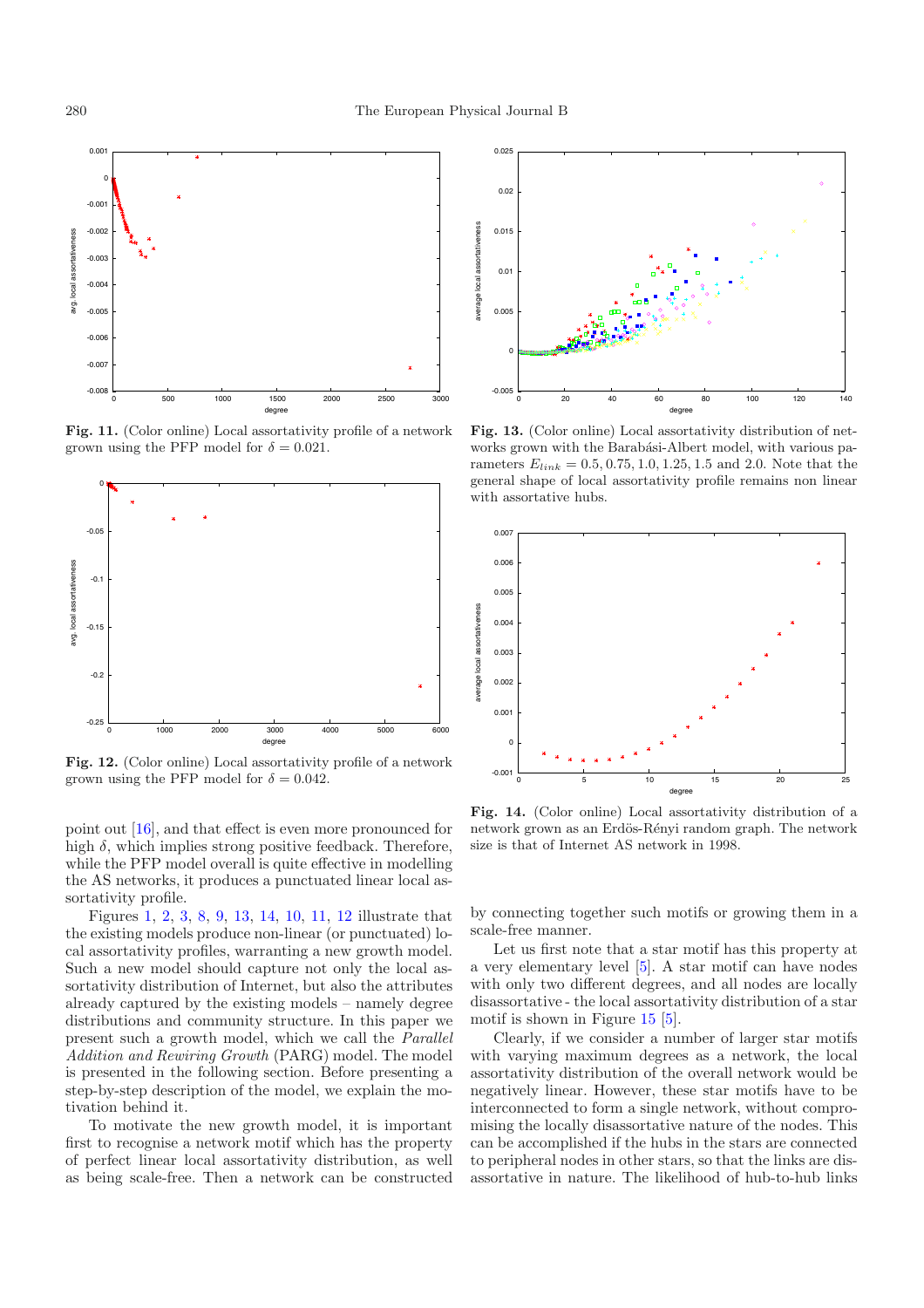<span id="page-6-0"></span>

**Fig. 15.** (Color online) Local assortativity distribution of a star motif with highest degree = 19.

<span id="page-6-1"></span>

**Fig. 16.** (Color online) A network motif that displays negative linear local assortativity distribution. Note that this is essentially a hierarchy of stars with hubs connected together via linking nodes.

must be reduced, so that they only form a very small proportion of all links in the network. Such a network is shown in Figure [16.](#page-6-1) Note that this network is scale-free.

It is evident that a growth model that satisfies the local assortativity distribution of the Internet has to contain many instances of the pattern above. However, when the network is sufficiently large, a number of assortative links can also appear, as they are not likely to affect the distribution in a big way. Indeed, Internet AS networks are by no means a hierarchy of stars as the above motif is. On the other hand, AS networks have been shown to display the 'rich-club' phenomena, where most of the hubs are densely connected to each other [\[12](#page-10-5)[,16\]](#page-10-10). Nevertheless, many such hierarchies of stars must be interwoven in the



**Fig. 17.** (Color online) The local assortativity distribution of the network motif displayed in Figure [16.](#page-6-1)

Internet topology for the overall network to maintain a linear local assortativity profile.

We also made a few other observations about the topology of Internet in designing our growth model. We noted that nodes are constantly being deleted as well as added in the Internet topology. For example, between January 2004 and February 2004, 2431 new nodes were added while 2061 were deleted, making a net increase of 370 nodes [\[9](#page-10-2)]. This however, is not mainly due to Internet Service providers going out of business, but due to the permanent variation of interconnections [\[11](#page-10-4)]. Connections between AS members are constantly rearranged and may flicker, and if a AS node has only a few connections, it is actually possible that all connections may be shut down from time to time [\[11\]](#page-10-4). At such times, it appears as if the node has been deleted. The actual node mortality is small compared to this. Therefore, it is important that node deletion, as well as addition, needs to be explicitly modelled. None of the existing growth models take this into account. While the network is growing on average and as such can be modelled by purely joining nodes, the connection patterns are affected by the deletion. For example, the preferential attachment model assumes that all joining nodes preferentially attach themselves to existing nodes. However, those nodes that are deleted are not likely to be chosen in a preferential way; therefore the resulting patterns in the link distribution are not wholly captured.

Taking these facts into account, we present a growth model that resembles the preferential attachment mechanism only in part. That is, nodes join preferentially with existing hubs, making the formation of giant hubs possible. At the same time, another mechanism is at work, which disfavours assortative links. That is, assortative links are replaced by disassortative links, giving way to the emergence of star-like motifs and ultimately a linear local assortativity profile.

Let us note here, however, that the growth model we present here is a generic model to generate linear disassortative local assortativity profiles. While it has been motivated by the Internet, it is not a model limited to Internet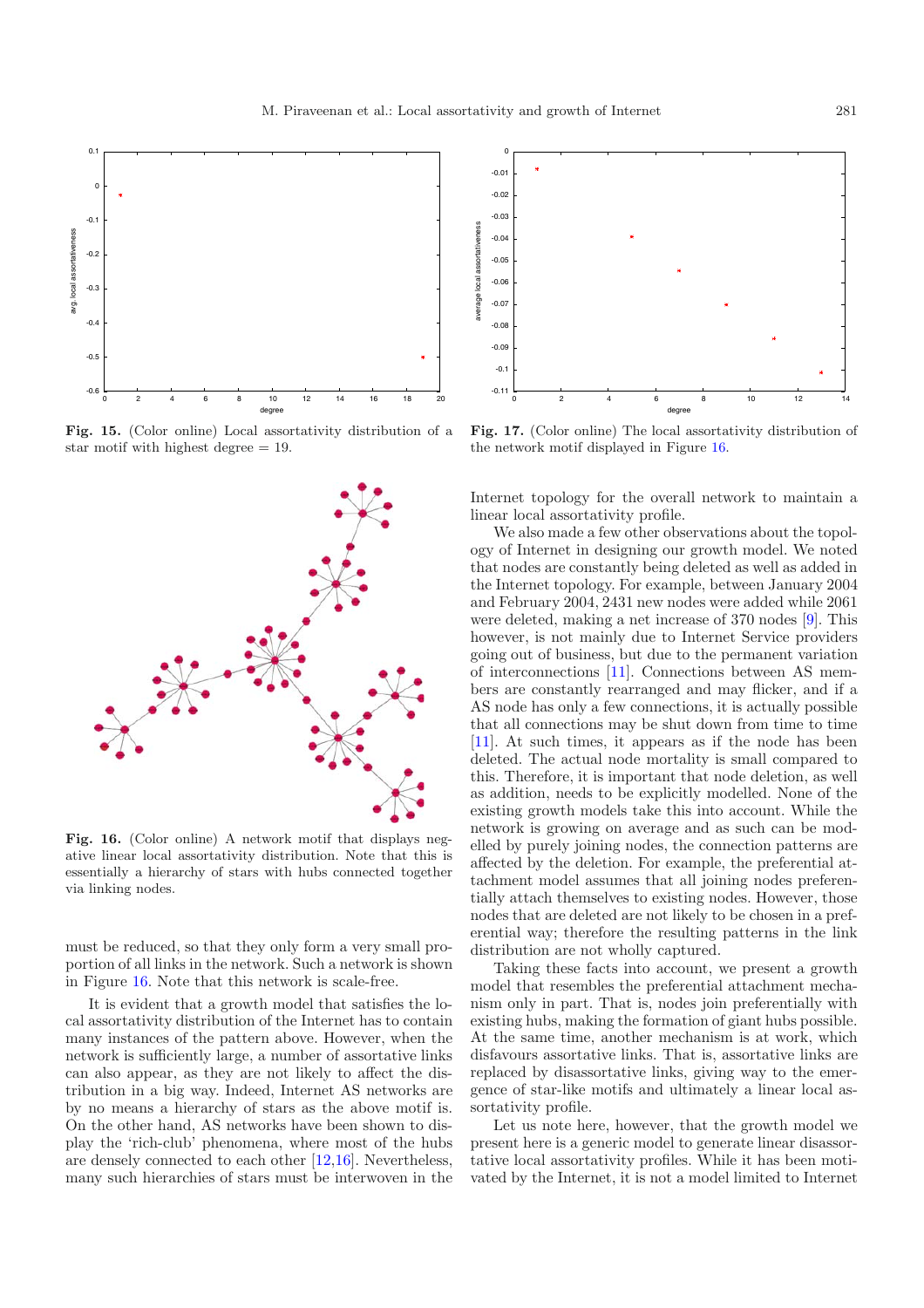| PARG                          |                 |        | Top $1\%$ rich club Top $2\%$ rich club Maximum Degree |     |
|-------------------------------|-----------------|--------|--------------------------------------------------------|-----|
| $N_{add}$ $N_{del}$ $N_{cut}$ |                 |        |                                                        |     |
| 0.04                          | 4.8 $1 + 0.04N$ | 27%    | 11%                                                    | 650 |
| $0.006$ 4.8                   | $1 + 0.2N$      | $35\%$ | 18%                                                    | 655 |
| AS 98                         |                 | 37%    | 17%                                                    | 641 |

<span id="page-7-0"></span>**Table 1.** Parameters of PARG model and rich-club phenomena based on AS 98 networks. <sup>N</sup> is the network size.

growth. However, with a suitable set of parameters it captures reasonably well other features of Internet AS networks such as degree distribution, maximum degree and rich club coefficients.

We do not explicitly model deleting nodes in PARG model, though we do explicitly model deleting links. Service agreements between Internet service providers (ISP) appear and disappear all the time, and as such the disappearance of links have to be modelled explicitly. An ISP going out of business would be comparably less frequent. Furthermore, the constant deletion of links in parallel to the growth of network seems to be one of the driving forces behind the linear local assortativity profile and disassortative hubs that the AS network displays. Now we proceed to present a step-by-step description of the PARG model.

## **5 The PARG model for Internet growth**

The PARG model contains two mechanisms of growth. One is the node-addition mechanism, and the second is the link rearrangement mechanism. These mechanisms work in parallel. Specifically, each time a node is added to the network some links are rearranged stochastically. The rate of re arrangement is a parameter of the model.

Our node-addition mechanism closely reflects the BA model of Internet growth [\[14\]](#page-10-8), as it has been shown that this model sufficiently explains the scale-free nature and power law degree distributions of Internet. Below we present the model in detail.

The model starts the growth from a small initial network of size  $N_0$ . The initial network could be a simple random graph.

At each time step a new node is added to the network.

– The new node stochastically makes  $N_{add}$  number of links with existing nodes. That is, the joining node makes a number of links with the expected number of links being  $N_{add}$ .

The new node connects to the existing nodes preferentially. That is, a node's probability to be selected to have a link with the joining node is proportional to the number of its existing links. Formally, the probability of an existing node i with degree  $k_i$  to be selected is

$$
p_i = \frac{k_i}{\sum_j k_j}.\tag{9}
$$

After each node addition:

 $-$  Probabilistically choose and delete  $N_{del}$  number of assortative links in the network. This is done in the following fashion:

- $-$  choose  $N_{cut}$  number of the highest degreed nodes from the network (sort nodes based on degree and choose the first  $N_{cut}$  number of nodes);
- **–** each link in the selected node is stochastically deleted with a probability that is inversely proportional to the degree of that node;
- **–** the actual probability is calculated so that the expected number of link deletions is maintained at  $N_{del}$ .

Formally, if a node with degree  $d$  from the network has degree-based rank  $rank_d \geq N_{cut}$ , the probability of a link of that node being deleted is:

$$
p = \frac{N_{del}}{d \ d_{cut}} \tag{10}
$$

where  $d_{cut}$  corresponds to the degree of the node that has exactly the rank of *rank<sub>d</sub>*. Otherwise (if *rank<sub>d</sub>* <  $N_{cut}$ ) the probability of a link of that node being deleted is:

$$
p = 0.\t(11)
$$

- **–** Delete the chosen links.
- **–** For each deleted link, add *two* links to the network;
	- **–** the node with the higher degree among the two nodes that were connected by the deleted link, node s, is chosen as the node to create these new links from;
	- $-$  another two nodes  $p_1, p_2$  are selected from the network;
	- **–** these nodes are selected in anti-preferential fashion. That is, nodes in the network are sorted according to degree, the highest degreed first. The probability of a node being selected is proportional to its *rank* in the sorted list. The higher the rank, the higher the probability is to get selected, e.g., a node that is ranked 20th is twice as likely to be selected than a node that is ranked 10th;
	- **–** two new links are created: one connecting s with  $p_1$ , and another connecting s with  $p_2$ .

This process is repeated until the desired number of nodes are added.

 $N_{add}$ ,  $N_{del}$  and  $N_{cut}$  are parameters of our model. The values of these parameters that were used in our simulation experiments are summarised in Table [1.](#page-7-0) The parameters  $N_{add}$  and  $N_{del}$  together determine the number of links in the network.

The idea behind the second mechanism is that assortative links are deleted and replaced by disassortative links. Note that we are selecting links from high-degreed nodes to be deleted, so these links are likely to be assortative.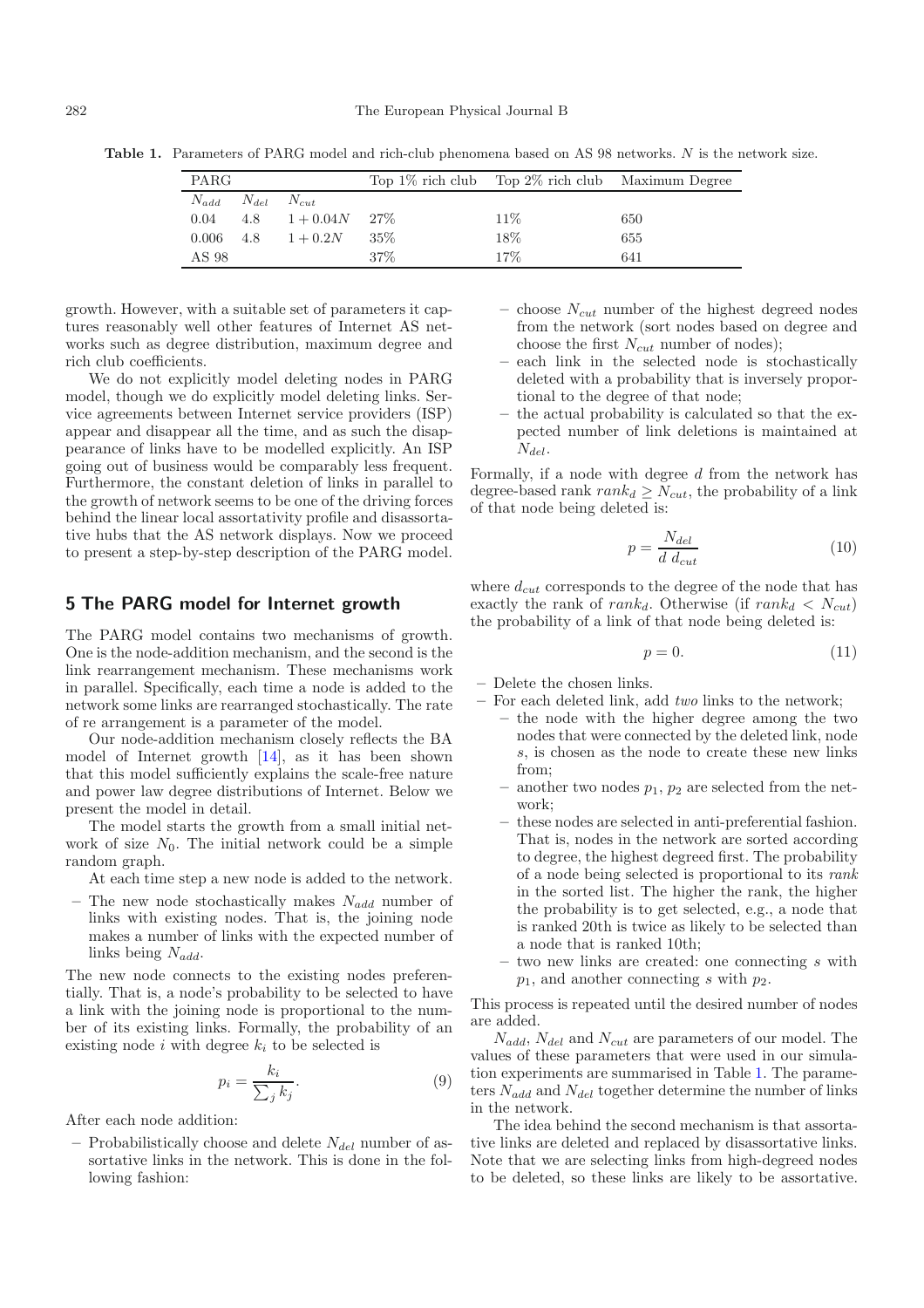<span id="page-8-0"></span>

**Fig. 18.** (Color online) A sub-network of 350 nodes grown by the PARG model. The original grown network contained 3000 nodes, out of which 350 nodes were randomly chosen with their links to illustrate the connection patterns. Note that it is highly similar, albeit bigger, to the motif we proposed earlier.

When the links are replaced, though, the node with the higher degree  $(s)$  is chosen for one end of these links – but the nodes at the other end (both  $p_1$  and  $p_2$ ) are chosen anti-preferentially. This effectively results in disassortative links. The deletion/replacement of such links counters, to some extent, the nature of preferential association where hubs are preferred to form links. The end result is that while hubs are allowed to form, they are discouraged to form links with other hubs excessively. The hubs among AS network connect mostly to relatively peripheral nodes, and while they maintain links with other hubs, such links are only a small proportion of all the links the hubs may have.

Let us note also that the PARG model growth will result in some nodes being 'dropped' from the network, even though such occurrences will be rare. Specifically, when a link is deleted and replaced by two links to the node which has the higher degree, the node with lower degree may drop out of the network if it had only that link which has been deleted. As we explained above, this however is also the case with real AS networks, where nodes do drop out temporarily during network growth. This is yet another aspect of Internet growth that the PARG model captures.

Figure [18](#page-8-0) shows a sub-network of 350 nodes grown by the PARG network. It is possible to observe that the network contains many star motifs and the hubs are often not directly connected, though some assortative links are visible too. A visual comparison with the Internet AS networks is not possible since these are much larger and the design patterns cannot be clearly discerned from a figure. However, as we show in the next section, the PARG model seems to capture well the topological design patterns of Internet, including the local assortativity distribution.

<span id="page-8-1"></span>

**Fig. 19.** (Color online) The local assortativity distribution of a network grown by the PARG model. Network size = 3000 nodes. Number of Links  $= 6100$ . Note that these values correspond roughly to the size of Internet AS network in 1998.

In the next section, we analyse the performance of the PARG model.

# **6 The local assortativity distribution of networks grown by the PARG model**

Figure [19](#page-8-1) shows the local assortativity distribution of a network produced by the PARG model. It can be noted that the PARG model produces a local assortativity distribution which is linear and negative with disassortative hubs – similar to the real Internet AS network. As Figures [20,](#page-9-0) [21](#page-9-1) show, the networks produced by PARG model are also scale-free and their degree distributions are compatible with the degree distributions of the Internet. Table [1](#page-7-0) shows that the PARG model can produce rich-club coefficients and maximum degrees comparable with AS graphs. Thus, the PARG model is successful in producing the desired local assortativity profile while retaining other aspects of Internet that are already modelled.

We undertook a detailed comparison study of the PARG model with other existing growth models. For this purpose we considered the Barabási-Albert (BA) model, Interactive Growth (IG) model, Generalized Linear Preference (GLP) model, Positive Feedback Preference (PFP) model, as well as our PARG model, contrasted with the real AS networks. Using PARG model, we have grown networks compatible with both AS 98 (3000 nodes) and AS 2008 (25 000 nodes) networks. We considered the power law exponent  $\gamma$  and assortativity r of the grown networks, as well as the ability to produce scale-free characteristics, the nature of hubs, the linearity of local assortativity profiles, and the ability to produce community structure. Our results are summarised in Table [2.](#page-9-2)

Table [2](#page-9-2) clearly shows that only the PARG model is able to produce a network that has a linear local assortativity profile and disassortative hubs, as is the case with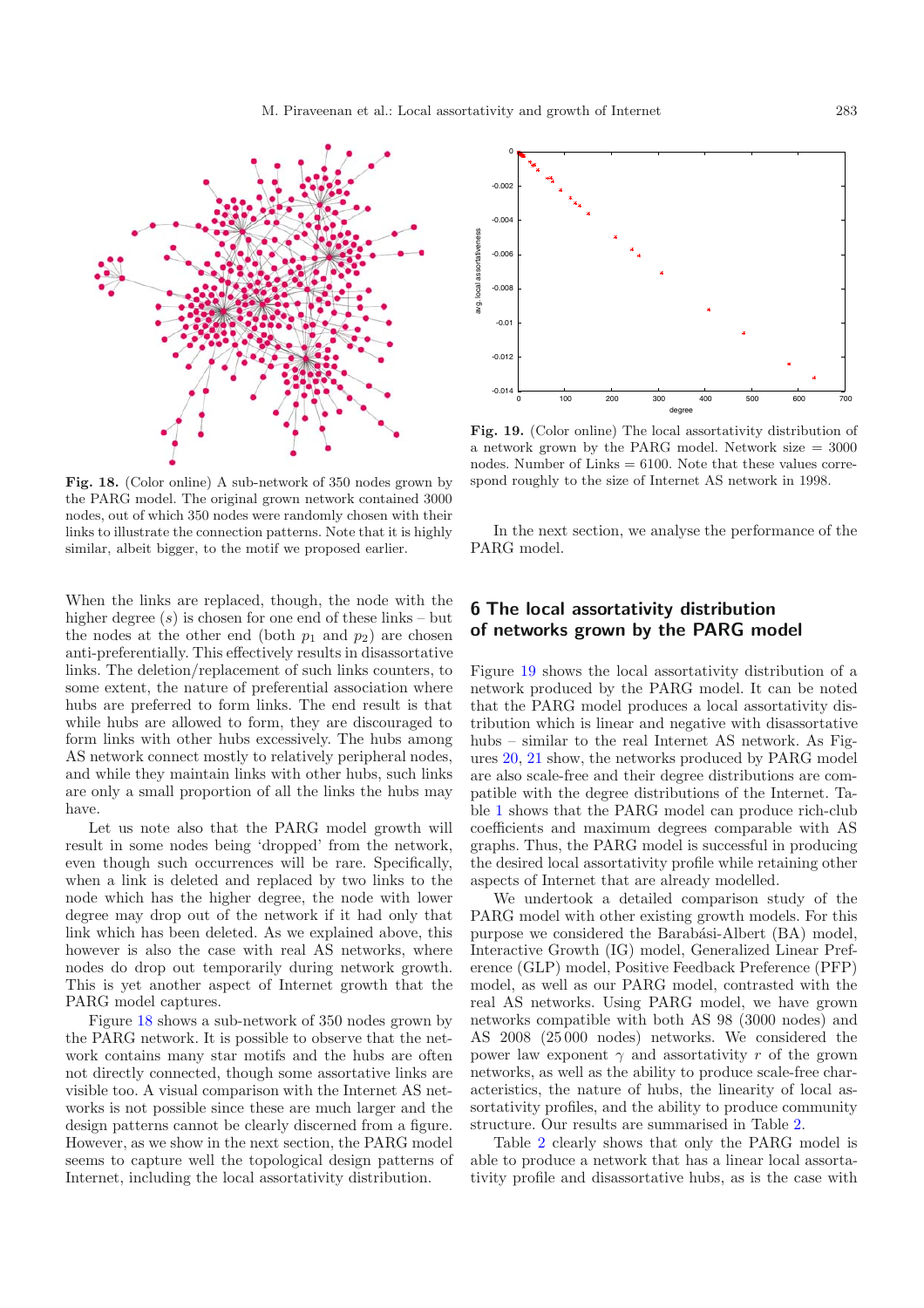| Network                     | AS 1998  | AS2003       | AS2008  | PARG    | <b>PARG</b> | ΒA           | ΙG      | <b>GLP</b>   | <b>PFP</b>   | Inet   |
|-----------------------------|----------|--------------|---------|---------|-------------|--------------|---------|--------------|--------------|--------|
| <b>Size</b>                 | 3000     | 16 000       | 25 000  | 3000    | 25 000      | 3000         | 3000    | 3000         | 3000         | 3000   |
| Scale-free                  | Yes      | $_{\rm Yes}$ | Yes     | Yes     | Yes         | $_{\rm Yes}$ | Yes     | $_{\rm Yes}$ | $_{\rm Yes}$ | Yes    |
| Power law exponent $\gamma$ | $-2.22$  | $-2.16$      | $-2.04$ | $-2.08$ | $-1.96$     | $-2.9$       | $-2.1$  | $-2.1$       | $-2.2$       | $-2.1$ |
| assortativity $r$           | $-0.198$ | $-0.14$      | $-0.13$ | $-0.28$ | $-0.26$     | $-0.09$      | $-0.28$ | $-0.2$       | $-0.23$      | $-0.2$ |
| Assortative hubs            | No       | No           | No      | No      | No          | $_{\rm Yes}$ | Yes     | Yes          | No           | Yes    |
| Linear local assortativity  | Yes      | $_{\rm Yes}$ | Yes     | Yes     | Yes         | No           | No      | $\rm No$     | Yes/No       | No     |
| Rich club                   | Yes      | Yes          | Yes     | Yes     | Yes         | No           | Yes     | $\rm No$     | Yes          | No     |

<span id="page-9-2"></span>**Table 2.** A comparison between growth models and the real Internet AS network.

<span id="page-9-0"></span>

**Fig. 20.** (Color online) Degree distribution of a network grown by the PARG model. Nodes  $= 3000$ . Links  $= 6700$  (roughly corresponds to AS 98 network). Network assortativity  $r = -0.28$ .

real AS networks. Meanwhile, the PARG model reasonably retains the ability to model other aspects of Internet topology, such as degree distribution and community structure.

It is pertinent here to discuss in some detail the capacity of the PARG model to produce the rich-club phenomena. The PARG model has been motivated by a desire to grow networks which show linear local assortativity profiles with disassortative hubs. However, having disassortative hubs does not mean that the hubs cannot be interconnected. It merely means that a very high proportion of the links of these hubs are connected to comparatively peripheral nodes. It should be noted that, as pointed out in Piraveenan et al. [\[5](#page-10-6)], the rich-club phenomenon is in some way connected to local assortativity, albeit that the richclub phenomenon is concerned with hubs only and cannot be used to analyse peripheral nodes alone. In other words, the rich-club coefficient represents the cumulative local assortativity aggregated from the highest-degreed nodes toward the smaller degreed nodes [\[5](#page-10-6)]. The relationship between the rich-club coefficient  $\varphi(r)$  and the local assortativity  $\rho(r)$ , both plotted over rank r, has been explored in [\[5](#page-10-6)]. On the other hand, networks which show nonlinear local assortative profiles with assortative hubs (class I),

<span id="page-9-1"></span>

**Fig. 21.** (Color online) Degree distribution of the real AS 98 network. Nodes  $= 3000$ . Links  $= 6100$ . Network assortativity  $r = -0.198$ .

and networks which show linear local assortative profiles with disassortative hubs (class II) may both display strong rich club connectivity. As such, rich club connectivity and local assortativity remain related but independently relevant concepts to analyze complex networks. The PARG model is able to capture both in a way comparable to real AS graphs. The one-percent and two-percent rich club connectivities of the PARG model is shown in Table [1,](#page-7-0) along with the maximum degrees of the produced networks.

# **7 Conclusions**

In this paper, we have presented a new growth model – the PARG model – which grows networks with a linear local assortativity profiles and disassortative hubs. It is a dynamic model that includes two parallel mechanisms: a node addition mechanism which is similar to the preferential attachment, as well as a link rearrangement mechanism which ensures a linear local assortativity distribution for the network. The growth model satisfies the recently introduced local assortativity distribution for real AS networks. The model also captures link deletion and nodes